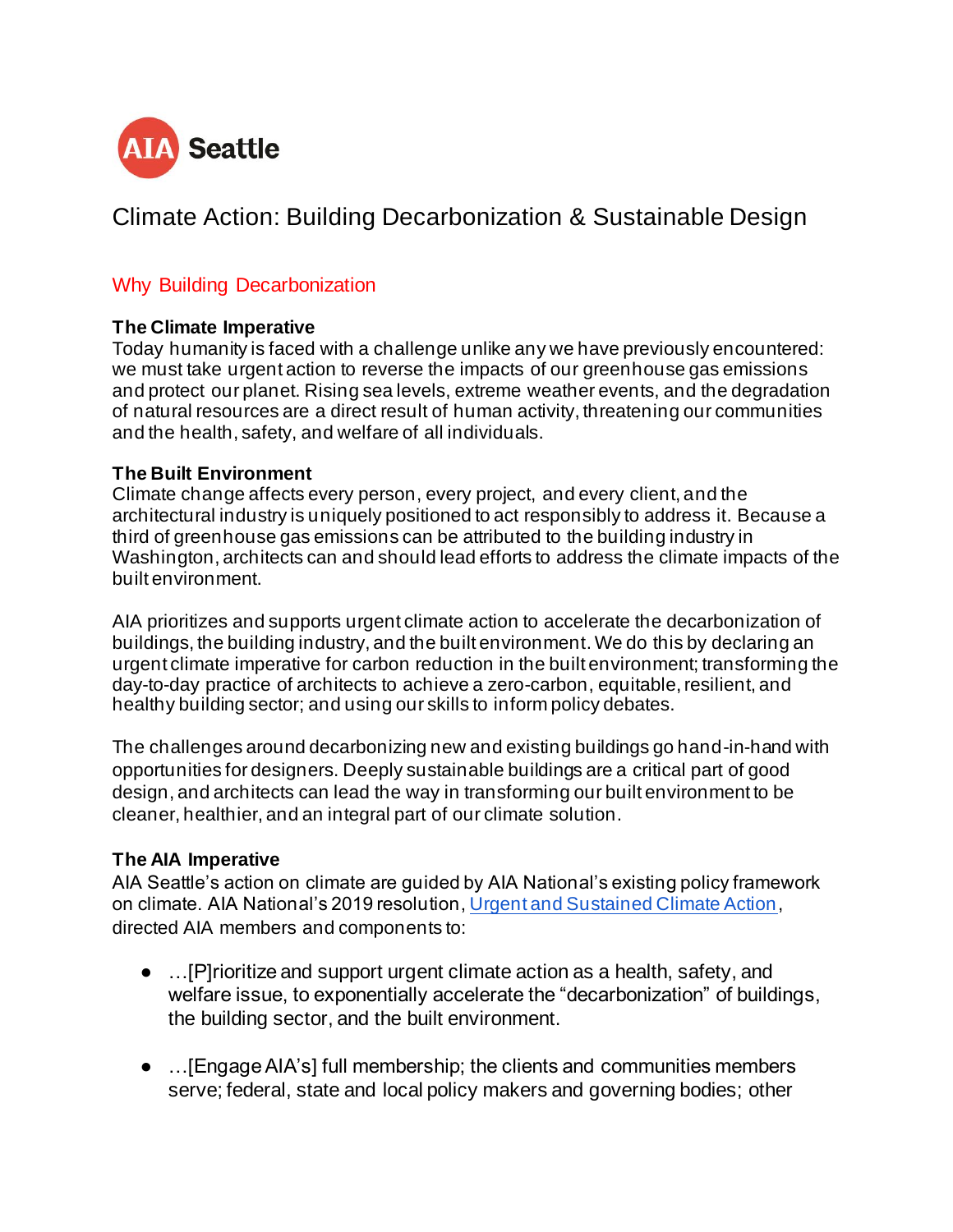professional organizations and affiliates, and the public on climate action through a multi-year strategy for education, practice, advocacy, and outreach.

This resolution built on the work of previous AIA National actions on climate change, including:

- The 2017 AIA Board of Directors document Where We Stand: Climate Change and the AIA Commentary on Climate Change Mitigation, which state the AIA's position on the science of climate change, the substantial greenhouse gas emissions from buildings and cities, and the vital role architects must play in combating climate change.
- The 2018 AIA Board of Directors-adopted revisions to the AIA Code of Ethics and Professional Conduct, fully updating Canon VI, Obligations to the Environment, including:
	- Ethical Standard 6.5: Climate Change. Members should incorporate adaptation strategies with their clients to anticipate extreme weather events and minimize adverse effects on the environment, economy, and public health.
	- Rule 6.501. Members shall consider with their clients the environmental effects of their project decisions.

## AIA Priorities for Decarbonization & Sustainable Design

### **GOALS**

- Support decarbonization of the built environment by shaping policies and regulations that result in significant reductions in operational and embodied carbon in buildings.
- Build more resilient communities by championing policy recommendations that promote climate-sensitive design and adaptation for all new and existing buildings.
- Advocate for land use policies that minimize the climate impact of buildings and urban development by supporting denser neighborhoods, discouraging single occupancy vehicle trips, and maintaining infrastructure.
- Enable and support member advocacy on climate action on individual projects, in support of public policy, and in the community.

### **ACTIONS**

#### **Decrease Operational Carbon Emissions**

● **Accelerate building decarbonization through public policy**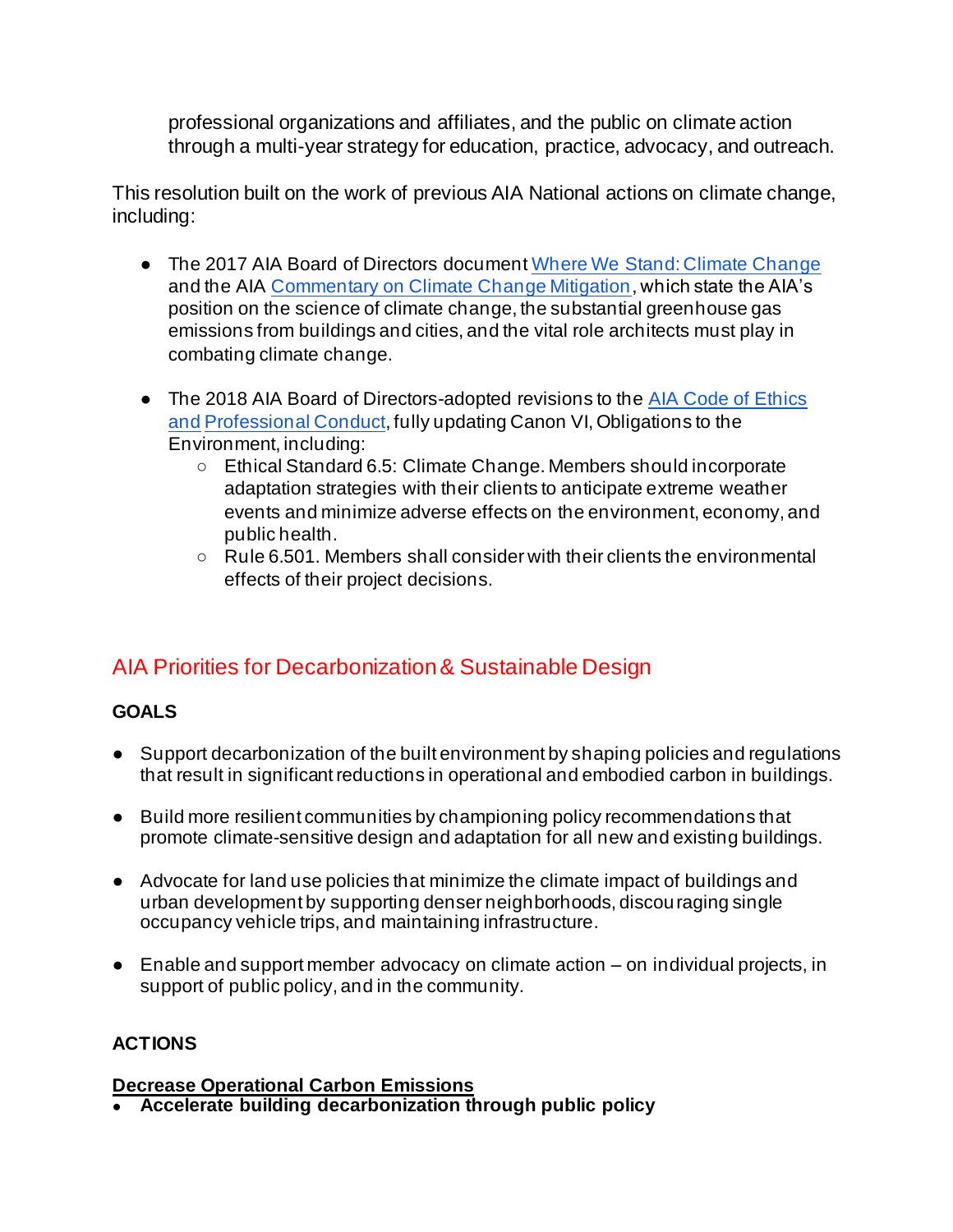- Require highly efficient, all-electric buildings for new construction
- Eliminate fossil fuel use in existing buildings and homes
- Support energy performance benchmarking (city and state)
- Support utilities' transition away from gas
- **Champion strong and effective energy codes that mandate highly efficient, net zero carbon for new construction**
	- Create consistent, progressive energy codes to achieve 2030 Challenge goals (80% reduction from baseline from 2020-2024, 90% reduction from baseline in 2025-2029, Net Zero Energy by 2030)
	- Support efforts to advance more efficient energy codes that restrict the use of fossil fuels (city and state)
	- Via AIA|WA, support the authorization of residential energy reach codes for local jurisdictions (state legislation)
	- Via AIA|WA, support continued funding on and the ongoing authority and independence of the State Building Code Council to develop robust building codes

#### **Reduce Emissions from Embodied Carbon**

- Shape policies and regulations to significantly reduce embodied carbon in the built environment
- Support efforts to incentivize building reuse
- Encourage building deconstruction, salvage and the recycling of building materials in place of demolition
- Incentivize transparency and disclosure of environmental impacts in building material supply chains
- Support efforts to set material-specific embodied carbon performance benchmarks
- Support whole building lifecycle impact benchmarking across projects

#### **Promote Incentives for High Performance Buildings**

- Drive policies to provide development height and area bonuses for high performance projects
- Advocate for deep green projects to be incentivized with streamlined, expedited, or reduced permitting requirements

#### **Support a Just Transition**

The impacts of climate change are felt first and strongest by society's most vulnerable populations. Policy solutions must prioritize the frontline communities most affected by climate change, incorporating anti-displacement and community-focused measures, as well as developing a diverse clean energy workforce.

- Support Shift Zero's work on a just transition, including coordination with BIPOC led organizations and groups working toward equitable workforce development
- Support state funding for programs like Weatherization Plus Health that prioritize low-income energy improvements
- Incentivize holistic building decarbonization strategies which promote the development of just, fair, and equitable labor practices within the building industry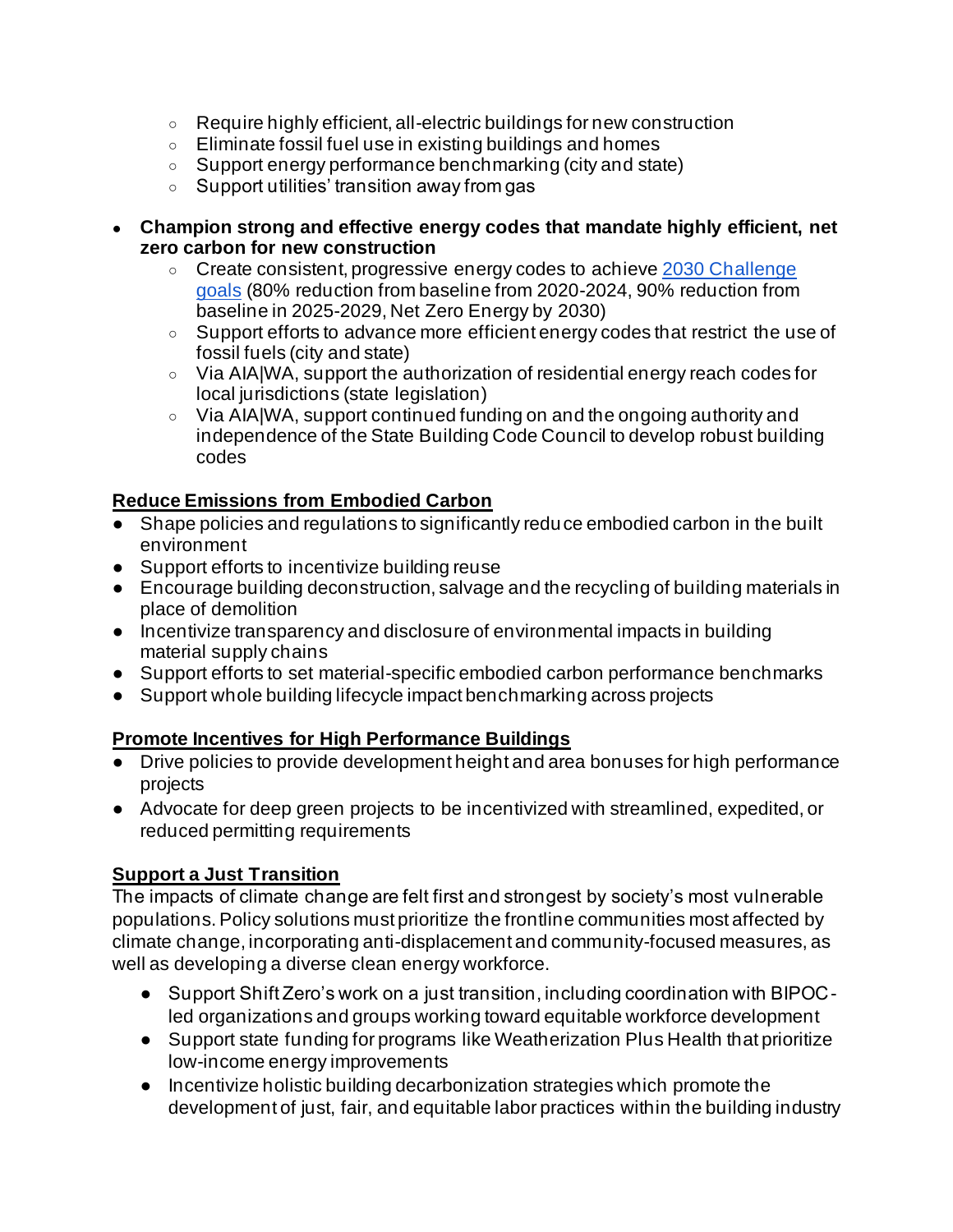● Balance the imperative to decarbonize the built environment with the need to provide healthy, affordable, and dignified buildings for frontline communities most vulnerable to climate change

#### **Support Complementary Climate Policies**

Support policies with less direct impact to the built environment that reduce or eliminate the use of fossil fuels, including:

- Investments in clean energy
- Investments in mass transit and non-automobile infrastructure
- Investments in climate adaptation strategies
- Support the development of regulated, voluntary carbon markets (i.e., carbon offsets, cap-and- trade) that put a price on carbon emissions
- Prioritize the climate impacts of housing, growth, and transit policies in our work in those areas

## Catalyzing Architects to Act

Architects impact the climate daily through our technical knowledge of sustainable design and our influence on projects. In the realm of public policy, AIA members support our region's progressive stance on energy through technical support, knowledgesharing, advocacy, and ongoing work in the field. These actions are mandated by AIA National's policies and statements as outlined above, but AIA Seattle and AIA|WA have a strong history of pushing the boundaries of national climate policy based on existing work in the state.

By actively addressing the role of buildings as a significant contributing source of greenhouse gas emissions, architects can play a major role in catalyzing the industry by advancing zero-carbon projects, products, policies, initiatives, research, and education. Ultimately, architects can use their skills to establish the relevance and importance of the building sector and architectural practice in combating climate change and developing pathways to zero carbon buildings through public policy.

#### **Strategies**

- Educate and empower current and emerging architecture professionals to transform architectural practice for climate action by significantly reducing operational and embodied carbon in new and existing buildings
- Identify opportunities for architects to participate in public policy debates and decisions that advance zero carbon buildings
- Educate members about the work of Shift Zero, Washington's zero carbon building alliance and AIA Seattle's top climate partner, and opportunities to participate in Shift Zero's policy efforts as individuals and firms
- Recognize and celebrate projects, firms, and individuals for practice that supports climate action
- Develop and champion policy recommendations that promote climate-sensitive design and adaptation for all new and existing buildings and communities